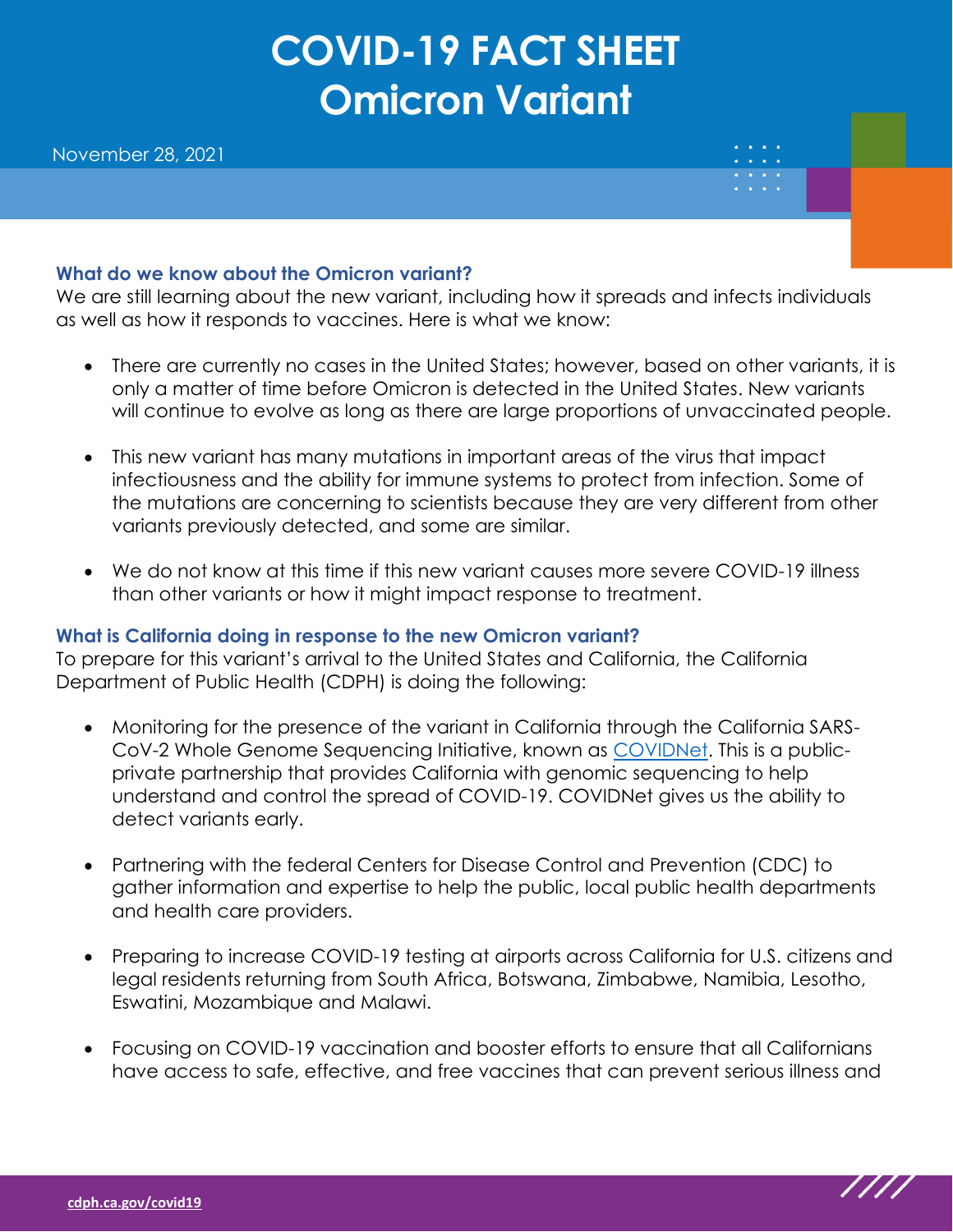death from COVID-19. It's not too late for anyone eligible to get vaccinated or boosted to protect themselves and others against COVID-19.

**What can Californians do to protect themselves from COVID-19 and the Omicron variant?** There are four specific actions that can be taken by all Californians today to help slow the spread of COVID-19, including the Omicron variant.

- **Get Vaccinated:** All COVID-19 vaccines currently available in California are safe and effective at preventing serious illness from COVID-19. Vaccination will protect you and those you love. Californians ages 5 and older are now eligible for vaccination. Additionally, those over the age of 18 who are at least six months since last does of Pfizer or Moderna, or at least two months since J&J, are eligible for a booster. To get vaccinated or get a booster call (833) 422-4255 or visit [myturn.ca.gov.](https://myturn.ca.gov/)
- **Wear Masks:** CDPH recommends everyone wear masks in indoor public places (such as grocery stores and movie theaters) regardless of vaccination status. Masks are required in indoor public places for everyone who is not fully vaccinated. More restrictive local and workplace rules may apply. Everyone must wear a mask on public transit (airports, planes, trains, buses, stations) and in healthcare settings, K-12 schools, childcare settings, correctional facilities, cooling centers, and shelters. Learn more about our [masking recommendations.](https://www.cdph.ca.gov/Programs/CID/DCDC/CDPH%20Document%20Library/COVID-19/Translations/Use-of-Face-Coverings-Fact-Sheets--en.pdf)
- **Get Tested:** You should immediately get tested for COVID-19 if you are feeling any symptoms – regardless of your vaccination status. COVID-19 symptoms can feel like a common cold (including just "the sniffles"), seasonal allergies, or flu. COVID-19 testing in California is free to anyone who needs it. You can book a free test appointment, find a walk-in test clinic, or buy a self-test kit from your local drugstore. [Find a testing](https://www.arcgis.com/apps/Nearby/index.html?appid=43118dc0d5d348d8ab20a81967a15401)  [site](https://www.arcgis.com/apps/Nearby/index.html?appid=43118dc0d5d348d8ab20a81967a15401) online or call (833) 422-4255 or 211. Learn more about [COVID-19 tests.](https://www.cdph.ca.gov/Programs/CID/DCDC/CDPH%20Document%20Library/COVID-19/Translations/Fact-Sheet-for-PCR-Antigen-and-Serology-Tests--en.pdf)
- **Stay Home if Sick:** Stay home if you are feeling sick.

# **What is a Variant of Concern?**

The WHO determines which variants are of concern based on having one or more of the following changes that could impact global public health.

- Increase in transmissibility or detrimental change in COVID-19 epidemiology; OR
- Increase in virulence or change in clinical disease presentation; OR
- Decrease in effectiveness of public health and social measures or available diagnostics, vaccines, or therapeutics.

More information: [Tracking SARS-CoV-2 variants \(who.int\)](https://www.who.int/en/activities/tracking-SARS-CoV-2-variants/)